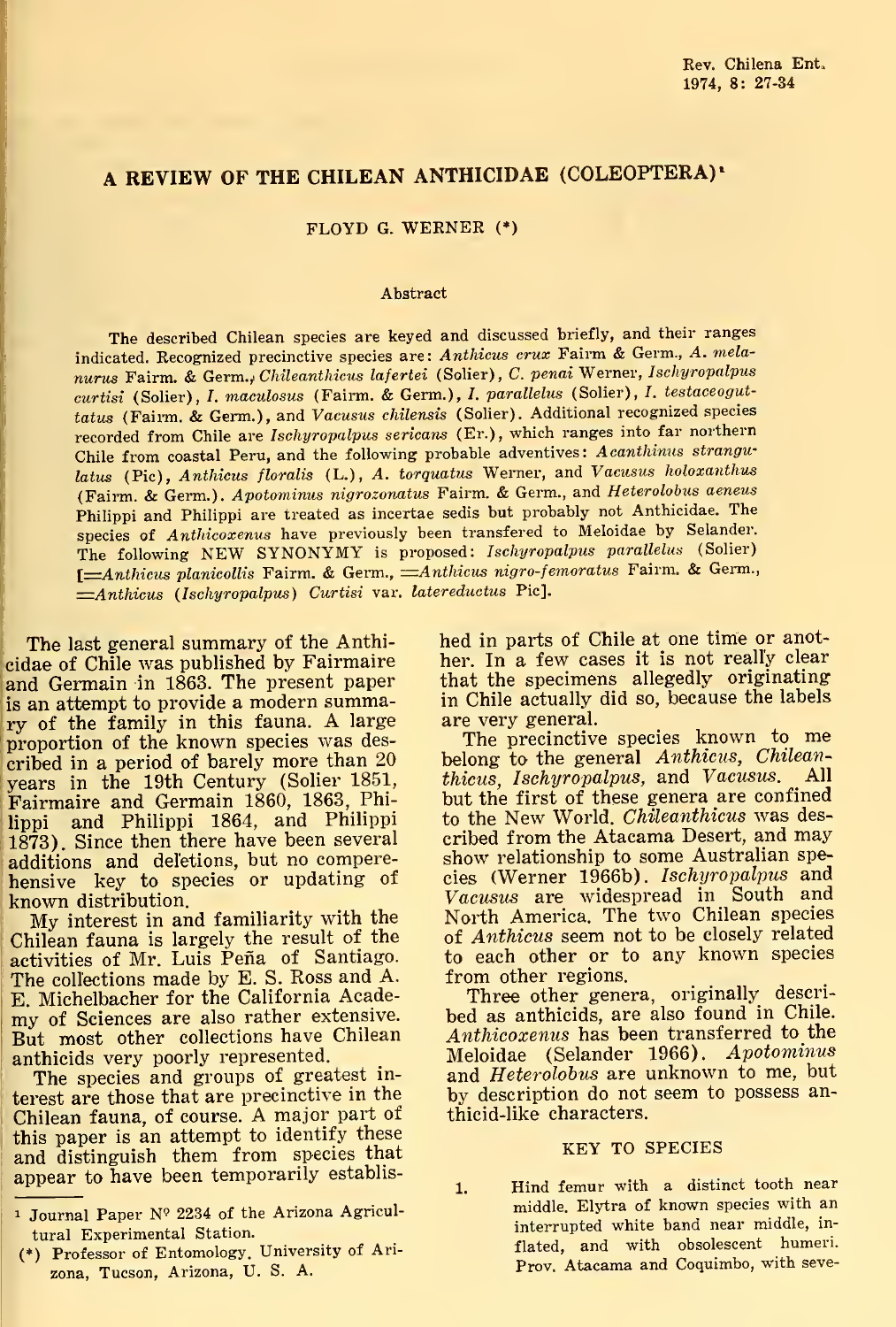ral undescribed species in the latter. Chileantkicus 2 Hind femur without tooth and elytra without white midband  $\ldots$ .............. 3

- 2.(1) Tergum <sup>7</sup> of female simple. 2.7-4 mm, shiny, forebody dark brown to rufous, elytra dark or obscurely rufescent at base. Long setae of dorsal surface al most erect and long. Elytra more swollen, with apices only slightly truncate... ........Chileanthicus lafertei (Solier) Tergum <sup>7</sup> of female with a small hump near apex, divided on midline. 2.5—3.8 mm, from all dark except for elytral band to rufous on forebody with base, suture and apex of elytra pale. Long setae of dorsal surface less erect and shorter. Elytra less swollen, with apices more truncate. .........Chileanthicus penal Werner
- 3.(1) Prothorax divided into an anterior and a posterior lobe by a broad lateral constriction and deep dorsal saddle. 2.5 mm, very shiny and glabrous except for erect tactile setae, brown, elytra obscurely paler at base. Doubtfully Chilean . .  $\ldots \ldots \ldots$  Acanthinus strangulatus (Pic) Prothorax not divided into an anterior and a posterior lobe 4
- 4.(3) Mesosternum expanded so that it forms a plate with strongly curved anterolateral margins, fringed with fine setae appressed to mesepisterna. Last segment of maxillary palpi securiform  $\ldots$  5 Mesosternum with anterolateral margins straight or slightly curved, not fringed with setae. If mesostemal margins slightly curved, last segment of maxillary palpi usually very broadly triangular..7
- 5.(4) Head and pronotum subopaque, deeply strigulose between punctures. 2.6—3.2 mm, dark brown, appearing glabrous, elytra rufous across base, head truncate, pronotum with a pair of small bumps on disc near front. Cosmopolitan and reported through synonymy, but not recorded from Chile in recent years. ... Anthicus floralia (L.)

Head and pronotum smooth and shiny between punctures  $\dots\dots\dots\dots\dots\dots$  6

6.(5) Head oval, almost evenly rounded behind eyes. 2.5 mm, shiny, rufescent with head darker and elytra dark beyond basal third except for an invasion from front along suture, the dark area enclosing a conspicuous palé spot in apical third of each elytron. Prov. Coquimbo — Santia  $g_0$  ............ Vacusus chilensis (Pic) Head truncate at base. Ca. 2 mm, moderately slender, parallelsided, uniformly luteous. Described from Chile but not taken in recent years and probably an introduction .......................... Vacusus holoxanthus (Fairm. & Germ.)

- 7.(4) Anterolateral margins of mesosternum straight. Last segment of maxillary palpi securiform.............. Anthicus 8 Anterolateral margins of mesosternum slightly curved. Last segment of maxilla ry palpi broadly triangular in most species, at least in male of all Chilean species. Ischyropalpus  $\ldots \ldots \ldots \ldots \ldots \ldots 10$
- 8.(7) Rufous with slightly less than apical half of elytra and abdomen beyond sternum 1 contrastingly black. 2.8—3.8 mm, shiny, sparsely pubescent. Prothorax with patches of dense pubescence on si des near front and rear. Prov. Aconca gua — Concepción Anthicus melanurus.... Fairm. & Germ. Not so marked <sup>91</sup>
- $\frac{1}{2}$  before midband also dark. 2.3—2.6 mm, 9.(8) Luteous to rufescent, elytra with a dark midband and sometimes base and suture pubescence moderately dense, underside mostly dark, legs pale, antennae simple. Prov. Valparaíso — Arauco ......... ..........Anthicus crux Fairm. & Germ. Luteous, elytra often with a dark clou ding on suture in apical third. 3-3.9 mm., fairly slender, appearing glabrous. Head oval, prosternum with a pubescencelined excavation across front. Male an tennae with middle segments enlarged, fíat. Collected at Santiago in 1953 but probably an introduction from Argenti na. ........ Anthicus torquatus Werner
- 10.(7) Some of pubescence in postbasal trans verse impression of elytra oblique.... 11 Pubescence in transverse impression no more oblique than it is in the region of  $\mathbb{F}$ the impression 12j
- 11.(10) Entirely dark brown except for a lateral yellowish-white spot in transverse impression. 2.8—3.4 mm, pubescence moderately dense, fine. Male parameres symmetrical, with a small subapical hook. Prov. Linares—Bío-Bío . . .Ischyropalpus testaceoguttatus (Faim. & Germ.) Rufescent, elytra slightly flattened, dark with impression and apex rufescent. 3.8 mm. One female from Palpóte, Prov. Atacama.  $\ldots \ldots \ldots$  Ischyropalpus sp.
- 12.(10) Palé tan with weak brown markings on elytra that partially enclose a pale spot in middle of disc on apical third of each. <sup>4</sup>—4.4 mm, moderately stout. Male para meres symmetrical, very long and slen-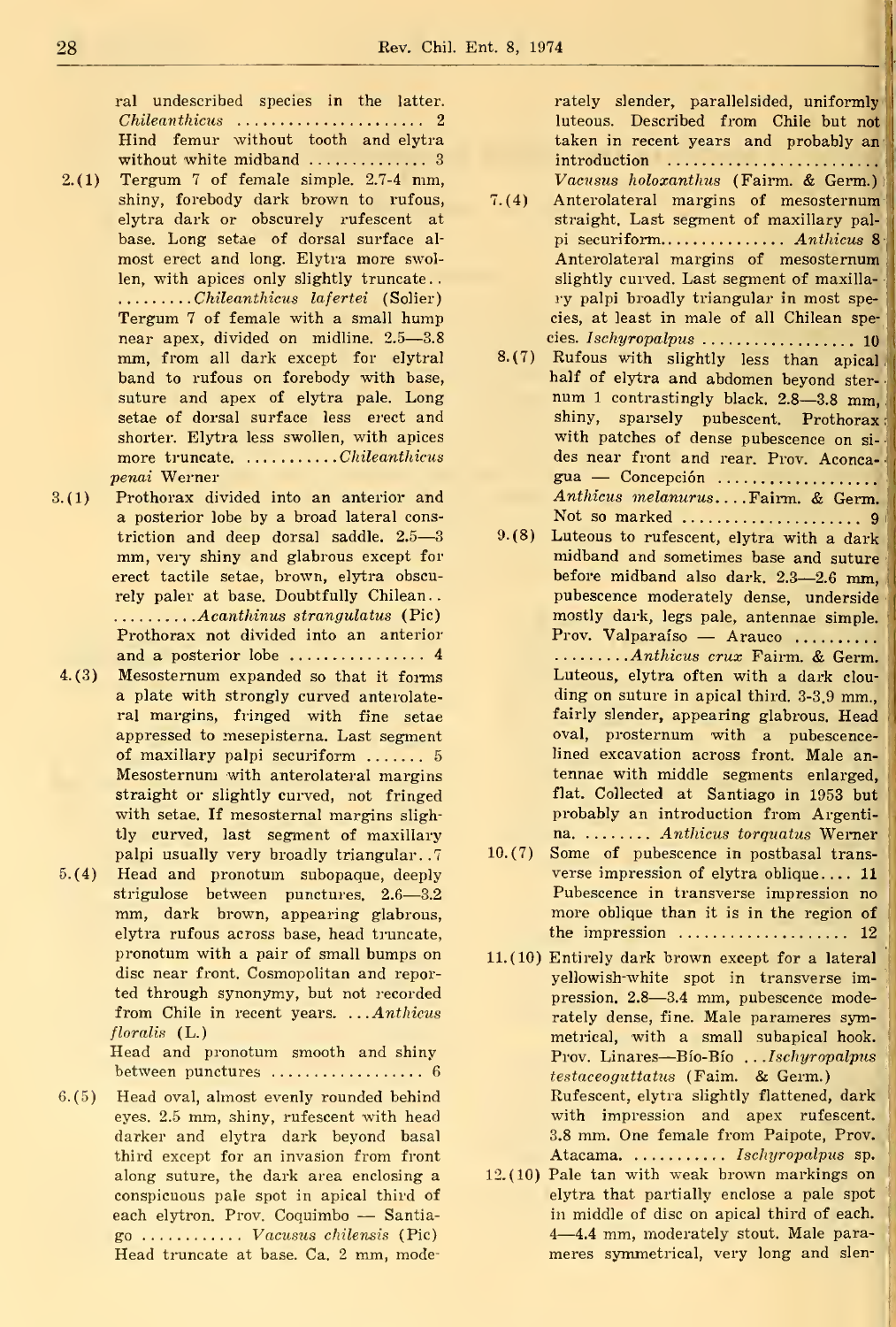der. Prov. Tarapacá, extending S from  $\text{coastal Peru.}$  ............ Ischyropalpus sericans (Er)

- 3.(12) Head, all of thorax, and region of postbasal transverse impression of elytra bright rufous, elytra otherwise black. <sup>3</sup>—4.4 mm, moderately densely and fin ely punctured and pubescent. Legs rufous, or hind legs or all legs dark. Male parameres symmetrical, slightly flared at apex. Prov. Coquimbo—O'Higgins. . . ......... Ischyropalpus curtisi (Solier) Forebody dark, or head darker than pronotum. If both head and pronotum palé, metasternum dark, or elytra palé with a postmedian band to all pale  $\ldots$  14
- 4.(13) Pronotum densely and finely punctured. 2.6—3.6 mm, brown, each elytron with <sup>a</sup> lateral palé mark in postbasal transverse impression and another apical, the markings sometimes dull. Prothorax someti mes dull rufescent but head always brown. Male parameres very asymmetrical, left one with a long dorsal lobe di rected mesad from near apex. Prov. Co quimbo-Talca. ........ Ischyropalpus maculosus (Fairm. & Germ.)

Pronotum sparsely punctured, shiny. 2.8 —3.8 mm, color pattern extremely variable, from all dark brown to all palé, with individuals generally similar to *curtisi* and testaceoguttatus in marking, others all palé or with only a narrow postmedian band on elytra brownish. No speci mens seen have posterolateral palé markings on the elytra as in maculosus. Male parameres slightly asymmetrical, the left one with a slight dorsal expansion in apical third. Prov. Coquimbo — Concepción. ............... Ischyropalpus parallelus (Solier)

### DISCUSSION OF SPECIES

#### Acanthinus strangulatus (Pie)

Formicomus strangulatus Pie, 1895:19, footnote 1 (type-loc.: "Chili", ex coll. Aehille Deyrolle).

FormiciUa strangulata: Pie, 1911 :22. Blackwelder, 1945: 432.

Acanthinus strangulatus: Werner, 1970: 723, Fig. 17, 31.

Although this species was described from specimens ostensibly from Chile, all verifiable localities are in northern Argentina, where the species is taken frequently at light, and Uruguay. If the Pie specimens were actually taken in Chile, they probably derived from an introduction that did not become permanently es tablished. See the illustration of Acanthi nus argentinus (Pic) in Werner  $1970:720$ , for the habitus of this species. It is entirely unlike any other recorded for Chile.

## Anthicus crux Fairmaire and Germain

Anthicus crux Fairmaire and Germain,  $1860:3$  (type-loc.: Chile by title of publication) ; 1863:246 ("Quillota, sur les fleurs du Quülaja saponaria" only locality mentioned). Pie, 1911: 42. Blackwelder, 1945: 433.

Apparently not very abundant. Known from Prov. *Valparaiso*: Quillota (Fairmaire and Germain 1863). Prov. Concepción: Concepción? (E. C. Reed, Cal. Acad. Sci.). Prov. Bío-Bío: Angol (29 Jan. 1951, Ross & Michelbacher). Prov. Arauco: Rio Quidico (N.) Lebu (12 Feb. 1983. L. Peña).

## Anthicus floralis (Linnaeus)

Meloë floralis Linnaeus, 1758: 420.

Anthicus semirufus Fairmaire and Germain, 1860:3 (type-loc: Chile by title of publication) ; 1863: 246-7 (Quillota, sur les fleurs de *Quillaja saponaria*" only locality mentioned).

Formicomus breviculus Philippi and Philippi 1864:353-4 (type-loc: Chile by title of paper. "Patria... provinciam ignoro")

Anthicus floralis: Bonadona 1953: 101 (extensive synonymy and bibliography)

Werner, 1964-233, Fig. 18, 71. <sup>A</sup> nearl'y cosmopolitan species recorded from Chile only by the synonymy of species described by Fairmaire and Germain, and by Philippi & Philippi. While there is little reason to doubt either the synonymy or the origin of the specimens, there is no available evidence that the species currently makes up part of the Chilean fauna. It should be looked for in cultivated areas, under grass clippings or at light. Two other nearly cosmopolitan species, Anthicus formicarius (Goeze) and Anthicus to bias Marseul, might be expected in the same locations.

### Anthicus melanurus Fairmaire and Germain

Anthicus melanurus Fairmaire and Germain, 1863: 246 (type-loc: "Foréts de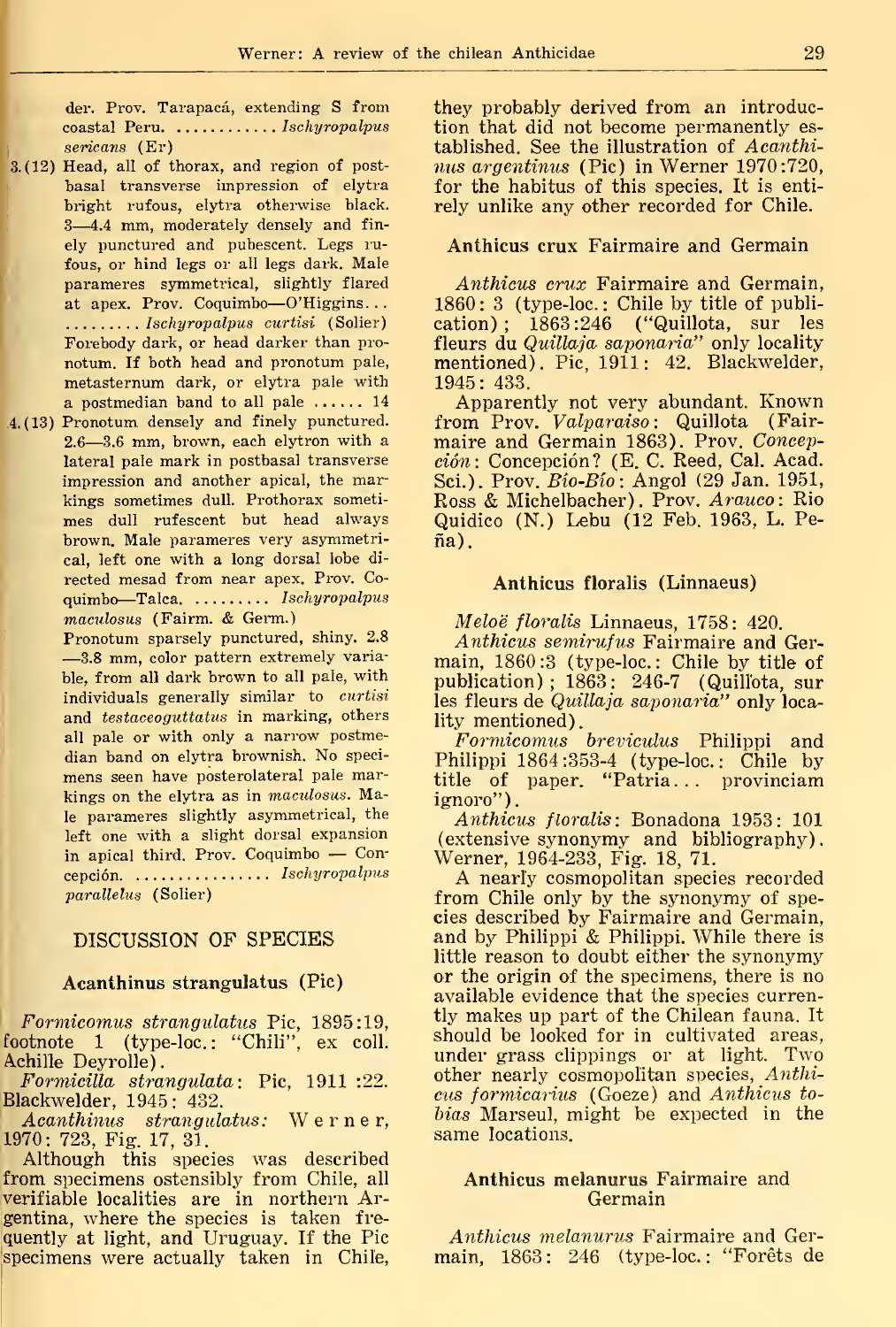Chillan"). Pie 1911: 61. Blackwelder, 1945: 434.

Appears to be moderately abundant. Very similar to Ischyropalpus curtisi in color pattem and form, and often confused with that species in collections. Known from Prov. Aconcagua: Zapallar (30 Dec. 1963, L. Peña). Prov. Curicó: El Coigo (Cord. Curicó, Oct.-Nov. 1959, L. Peña).  $\Pr$ ov.  $\textit{Maule}:$  Tregualemu (300-500 m, 9 Dec. 1953, L. Peña), Prov. Linares: Parral (Fundo Malcho in Andes, Dec. 1957, L. Peña). Prov. *Ñuble*: San Carlos (40 km. E, 24 Dec. 1950; 50 km. E, 26 Dec. 1950, Ross & Michelbacher) ;<br>Nogueche (15-17 Dec. 1953, L. Peña). Prov. Concepción: Fdo. Pinares (30 Dec. 1965. Flint & Cekalovic, U.S.N.M.). Prov. Cautín: Temuco (20 km. E, 7 Jan. 1951, Ross & Michelbacher). Prov. Aconcagua: Hda. Saladillo (Río Blanco, 16 Nov. 1958, L. Peña). Quebrada Seca (E. Pte. Nilgüe, 12 Oct. 1964, L. Peña).

## Anthicus torquatus Wemer

Anthicus torquatus Werner, 1966 d: 367-8, Fig. 2, 8 (type-loc: Tigre, Prov. Buenos Aires, Argentina).

The presence of this species in Chile was somewhat unexpected. The record is based on a pair coll'ected at Santiago, 1 October. 1953, by Luis Peña, in the Museum G. Frey, Tutzing, Germany. All other known specimens are from Argentina, mainly the province of Buenos Aires but also from the territories of Chubut and Río Negro in the Patagonia región. It seems most likely to have been introduced into the Santiago región from Argentina.

# Chileanthicus lafertei (Solier)

Formicomus Lafertei Solier, 1851 :277 (type-loc. : "Se halla en las provincias centrales"). Pie, 1911: 18.

Anthicus Lafertei: Fairmaire and Germain, 1863: 245.

Formicomus lafertei: B l'a c k w e l d er,<br>1945: 432.

Chileanthicus lafertei: Werner, 1966 b:<br>223, 225, Fig. 1, 2, 5, 7. (designated as type species of Chileauthicus Werner, loc. cit.).

This and the following species are fli ghtless, as are several other undescribed specimens have been taken early in the season, in September and October. Redes-

eribed from a series from Prov. Atacama: Mineral El Morado in coast region (20<br>Sept. 1963, under stone, L. Peña, and 1 spm. from Prov. Coquimbo: Ovalle (5 mi N, <sup>1</sup> Dec. 1950, Ross & Michelbacher)

:

### Chileanthicus penai Werner

Chileanthicus penai Werner, 1966 b:  $225-6$ , Fig. 3, 4, 6 (type-loc.: N. of Vallenar in desert, Atacama Prov., Chile).

Described from a long series collected under stones in desert, 24 Sept. 1963, by Luis Peña.

### Ischyropalpus curtisi (Solier)

Formicomus Curtisii Solier, 1851: 276-j 7, Pl. 21, Fig. 10 a-d (type-loc.: "De Santa<br>Rosa, Santiago, Coquimbo, Araucanía y Rosa, Santiago, Coquimbo, Araucanía y<br>Concepción, y probablemente esparcido**ia**<br>por todo Chile").

Anthicus Curtisii: Fairmaire and Germain, 1863: 245.

Anthicus Curtisi: Pie, 1911: 42.

Anthicus Curtisi: Blackwelder, 1945: 433.

Ischyropalpus Curtisi: Bonadona, 1961: 173-5, Fig. 23, 44, 53.

Ischyropalpus Curtisi Wittmeri Bonadona, 1961: 175, Fig. 45, 47 (type-loc: "Punta Teatinos, province de Coquimbo").

Ischyropalpus curtisi: Werner, 1966c: 195.

Ischyropalpus curtisi wittmeri: Werner. 1966e: 195.

This is the most striking species of the genus in Chile. It seems to be quite abundant in its range. Examined from Prov; Coquimbo: Cuesta Las Cardas (20 Nov; 1965, L. Peña), Illapel (5 mi N, 30 Nov; 1950, Ross & Michelbacher, La Junta (5" mi W, <sup>7</sup> Dec. 1950, Ross & Michelbacher), Ovalle (35 mi S, <sup>1</sup> Dec. 1950, Ross & Michelbacher), La Serena (20 mi E, 22 mi S^ <sup>9</sup> Dec, <sup>50</sup> km S, <sup>1</sup> Dec. 1950, Ross & Michelbacher), Vicuña (12 mi E, 4 Dec.' 1950, Ross & Michelbacher; <sup>10</sup> mi W, <sup>31</sup> Dec. 1950, Ross & Michelbacher; 900 m, 2 Nov. 1961, L. Peña), Los Vilos (3 mi N, 13 Dec. 1950, Ross & Michelbacher). Prov. Aconcagua: 90 km. S Illapel, at E entrance to tunnel (28 Dec. 1950, Ross & Michelbacher), Zapallar (27 Nov. 1950, Ross  $\&\|$ Michelbacher). Prov. Valparaíso: Valparaíso (Feb. 1928, E. P. Reed, U.S.N.M., Prov. Santiago: Los Andes (Dec. 1944, from Reitter, M. C. Z.), Apoquindo (Jan. 1964, L. Peña), Malvilla (Jan. 1948, L.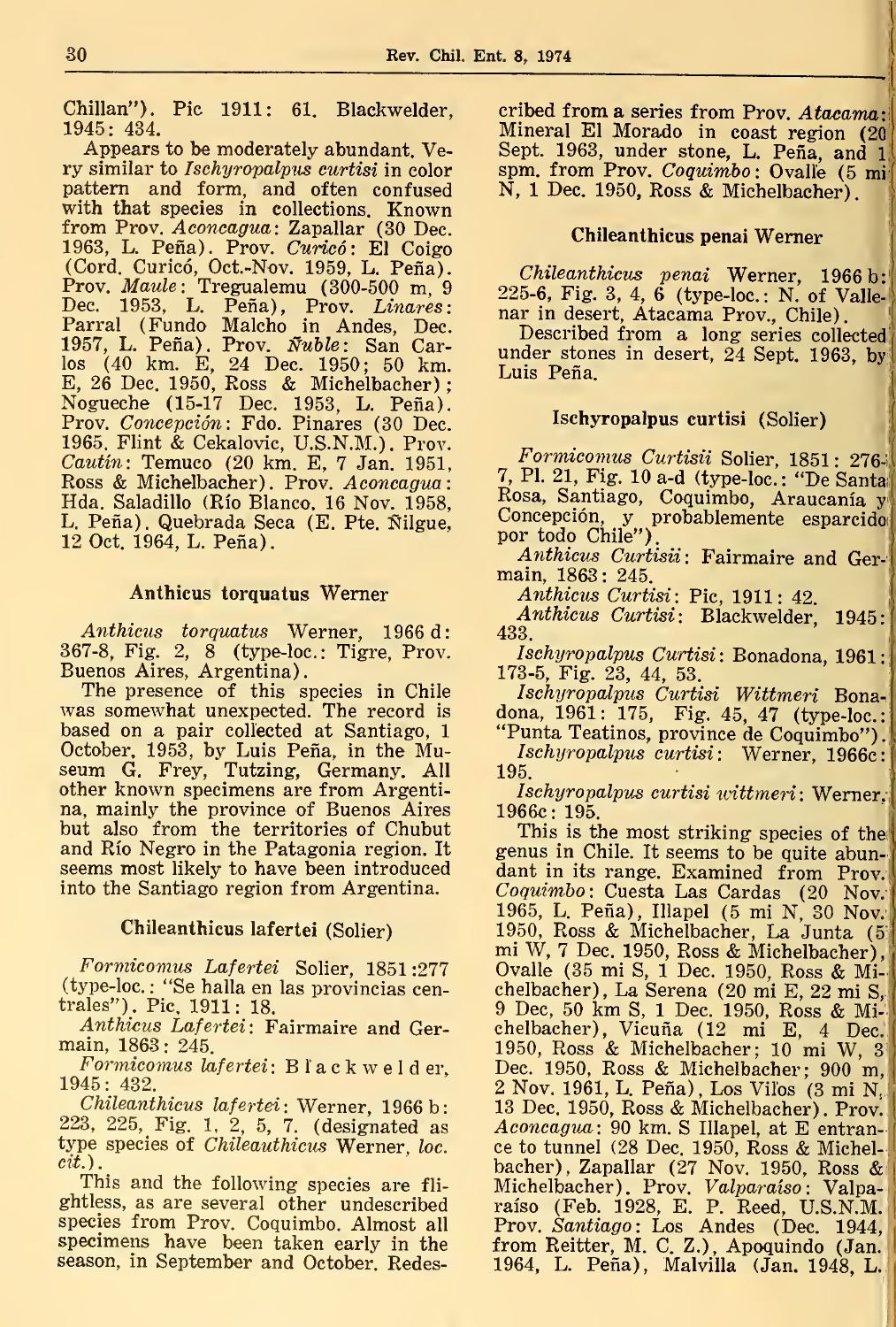'eña), Rinconada Maipú (16-29 Der. 1965, trampa de luz, L. Peña). Prov. O'Higgins: La Leonera (nr. Rancagua, in Pre-Andes •egion, 24-25 Feb. 1962, L. Peña).

### Ischyropalpus maculosus (Fairmaire and Germain)

Anthicus maculosus Fairmaire and Germain,  $1860: 4$  (type-loc.: Chile by title of publication);  $1863: 248$  ("Montagnes") 1863: 248 ("Montagnes d'Aculeo; commun sur le Fagus obliqua." Acúleo, Prov. Santiago?). Blackwelder, 1945 : 434.

Anthicus (Ischyropalpus) maculosus: Pie, 1911 : 60.

Ischyropalpus maculosus: Bonadona, 1961 : 172, Fig. 26, 42, 43, 56, 57. Werner, 1966c: 195.

 Apparently frequent where it occurs, but known from relatively few localities. Examined from Prov. Coquimbo: La Se rena (50 km. S, <sup>1</sup> Dec. 1950, Ross & Michelbacher). Prov. Santiago: El Alfalfal (1 March 1967, from L. Peña). Prov. O'Higgins: La Leonera (nr. Rancagua, in PreAndes región 24-25 Feb. 1962, L. Peña). Prov.  $Talca$ :  $(22 \text{ mi N}, 22 \text{ Dec. } 1950,$ Ross & Michelbacher). Prov. Santiago-Valparaíso: Cerro Las Vizcachas (1250 m, 8 Dec. 1951, P. C. Hutchison, in Cal. Acad. Sci.).

# Ischyropalpus parallelus (Solier)

Formicomus parallelus Solier, 1851 : 278 (type-loc. : "De Santa Rosa y de Coquimbo (Cordilleras Bajas)".

Anthicus planicollis Fairmaire and Germain, 1860: <sup>3</sup> (type-loc: Chile by title of publication) — NEW SYNONYMY; publication) — NEW SYNONYMY;<br>1863: 248-9 ("Au pied des montagnes d'Acúleo, sur les arbustes" only locality mentioned. Aculeo, Prov. Santiago?).<br>Anthicus nigro-femoratus Fairmaire

 $Anthicus$  nigro-femoratus and Germain, 1860: 3 (type-loc.: Chile by title of publication) — NEW SYNONY-MY.

Anthicus nigrofemoratus: Fairmaire and Germain, 1863: 247-8 ("Au pied des montagnes d'Aculeo sur les arbustes" only locality mentioned). Pie, 1911: 63. Blackwelder, 1945: 434.

Anthicus parallelus: Fairmaire and Germain, 1863: 249. Blackwelder, 1945: 434.

Anthicus (Ischyropalpus) parallelus: Pie, 1911: 66.

 $\hat{A}$ nthicus (Ischyropalpus) planicollis: Pie, 1911 : 67.

Anthycus {Ischyropalpus) Curtisi var. latereductus Pic, 1914 (type-loc.: Juan<br>Fernández).— NEW SYNONYMY.

Anthicus curtisi var. latereductus: Blackwelder, 1945: 433.

Ischyropalpus sericans : Bonadona, 1961 166-7 (in part, by listing *planicollis* in synonymy), not Anthicus sericans Erichson, 1834: 250. Werner, 1966e: 196.

Ischyropalpus latereductus: Bonadona, 1961 : 172-3, Fig. 52. Werner, 1966c : 195. Ischyropalpus nigrofemoratus: Werner,

1966c: 195. Ischyropalpus parallelus: Werner, 1966c: 196.

The extreme variability of the color pattern of this species has caused it to be named repeatedly and to be eonfused with other species in collections. The following code indicates color in the following list:<br> $A=$  all dark brown, B=brown with a lateral palé mark in postbasal transverse impression of elytra,  $C=$ like B but with prothorax rufous, and  $D=$  pale with at least impression and apex of elytra palé. Apparently not extremely abundant, but widespread.

Examined from Prov. Coquimbo: Huanta (2B, IC, <sup>5</sup> mi S, <sup>7</sup> Dec. 1950, Ross & Michelbacher), Illapel (2A, 4D, 5 mi N, 30 Nov. 1950, Ross & Michelbacher), La Junta (IB, IC, 5 mi W, 7 Dec. 1950, Ross & Michelbacher), R. Los Molles (IC, 1300 m, 7-10 Nov. 1962, L. Peña), Paihuano (IC, <sup>10</sup> km S, <sup>10</sup> Nov. 1964. L. Peña), Vicuña (IC, <sup>10</sup> mi W, <sup>3</sup> Dec. 1950, Ross & Michelbacher), Los Vilos (2D, 3 mi N, 13 Dec. 1950, Ross & Michelbacher), Prov.

Aconcagua: Concón (ID, under kelp, 16 Dec. 1950, Ross & Michelbacher), <sup>90</sup> km S. Illapel, at E entrance to tunnel (2A, 28 Nov. 1950, Ross & Michelbacher) , Papudo (2C, 10 km. E, 27 Nov. 1950, Ross & Michelbacher;), Zapallar (3A, 27 Nov.; 6A, 3C, 15 Dec. 1950, Ross & Michelbacher; 4A, 5C, 30 Dec. L. Peña), Papudo (4A, 2C, <sup>10</sup> km E, <sup>28</sup> Dec. 1950, Ross & Michelbacher). Prov. Valparaíso: Llay-Llay (2C with tips of elytra pale, 4 Feb. 1951, Ross & Michelbacher), Valparaíso (3A, ID, Feb. 1928, E. P. Reed, U. S. N. M.). Prov. Santiago: Los Andes (2C, Dec. 1944, from Reitter, M.C.Z.), Apoquindo (lA, 9C, Jan. 1964, L. Peña), San Bernardo (IC, 1948, from Reitter, M. C. Z.), Las Condes (5A, 26C — some with apex palé, 3D, 7 Dec. 1965, from Peña) . Prov. Talca: Talca (lA, <sup>22</sup> mi N, <sup>22</sup> Dec. 1950, Ross & Michelbacher). Prov. Concepción: Contulmo (4A, Schönemann, 1904-5, Mus. G.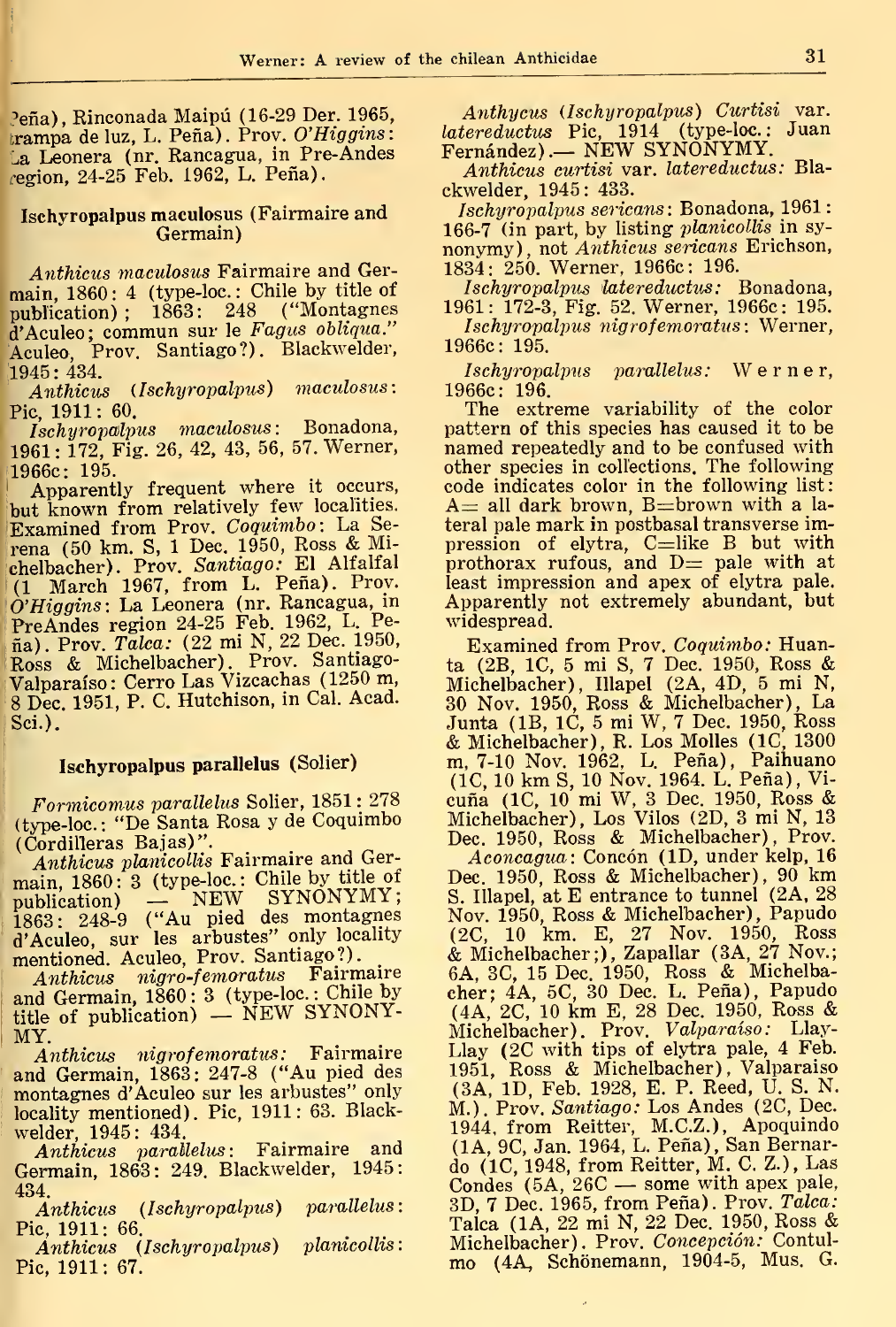Frey). Prov. Valparaíso: Bell Mtn. (C<sup>o</sup> La Campana) (2A, 5C, S. slope, 3000 ft, 17 Dec. 1950, Ross & Michelbacher) . Cerro Las Vizcachas (IC, 1250 m, 8 Dec. 1951, P. C. Hutchison, Cal. Acad. Sci).

# Ischyropalpus sericans (Erichson)

Anthicus sericans Erichson, 1834: 250 (type-loc Perú?). Blackwelder, 1945: 434. Anthicus (Ischyropalpus) sericans: La-

Ferté, 1848 : 143-4. Pie, 1911 : 73.

Ischyropalpus sericans: Bonadona, 1961: 166-7, Fig. 21, 35, 39, 50 Werner, 1966c: 196.

Known from Chile only from two collec tions, Prov. Tarapacá: Arica (29 Nov. 1966, L. Peña), and Pachica (Cord. Iquique, 21 Apr., 1969, L. Peña).

## Ischyropalpus testaceoguttatus (Fairmaire and Germain)

Anthicus testaceoguttatus Fairmaire and Germain, 1863: 247 (type-loc.: "Foréts subandines de Chillan"). Blackwelder, 1945: 435.

Anthicus (Ischyropalpus) testaceoguttatus: Pie, 1911: 76.

Ischyropalpus testaceoguttatus: Bonadona, 1961: 162-3 (in part. not description or figures of male). Werner, 1966c: 196.

Almost uniform in the series examined, and apparently fairly abundant where it occurs in cooler region. Examined from Prov. Linares: Parral (Fundo Malcho in Andes, Dec. 1957, L. Peña). Prov. Nuble:<br>Las Cabras (foothill SW of Chillán Volcano in Andes region. 1500 m, 6-31 Jan. 1963, L. Peña) , San Carlos (40 km E, 24 Dec. 1950, Ross & Michelbacher). Prov.  $B$ ío- $B$ ío: Él Abanico (30 Dec. 1950, Ross & Michelbacher), Tucapel (5 km W, 28 Dec. 1950, Ross & Michelbacher).

# Vacusus chilensis (Solier)

Formicomus chilensis Solier, 1851: 277 (type-loc: "De Santiago, etc.").

Anthicus chilensis: Fairmaire and Germain, 1863: 245. Pie, 1911: 40. Blackwelder, 1945: 433.

Formicomus quadriguttatus Philippi and Philippi <sup>1864</sup> : <sup>353</sup> (type-loc. : "Prov Santiago"). Pie, 1911: 20. Blackwelder, 1945: 432.

Vacusus chilensis: Werner, 1961: 805-6, Fig. 8; 1966a: 219.

This species is apparently closely rela-

ted to Vacusus vulgaris Werner and some others in northern Argentina and southwestem Brazil. It has been only rarely collected. Examined from Prov. Coquimbo: Huaquén (30°S, 27°W, July 1960, L. Peña). Prov. Aconcagua: Concón (10 mi N, 16 Dec. 1950, Ross & Michelbacher). Prov. *Santiago:* Apoquindo (Aug. 1953, <mark>.</mark><br>L. Peña).

## Vacusus holoxanthus (Fairmaire and Germain)

Anthicus holoxanthus Fairmaire and<br>Germain, 1860:3 (type-loc.: Chile, by title of publication) ;  $1863: 249$  (mentioned only from "Santiago, dans une court, sous des pierres"). Pie, 1911: 53. Blackwelder. 1945: 434.

Vacusus holoxanthus: Werner,  $1961$ : 808-9; 1966a: 219.<br>Vacusus jamaicanus Werner, 1961: 809,

Fig. 12 (type-loc.: Spanish Town, Jamaica).

Although this species has been ascribed to the Chilean fauna for more than a century, no verifiable records of its oceurrence in the country have accumulated since its description. It has now been collected in northern Argentina and southern Brazil, and on the island of Jamaica in the Greater Antilles. Its presence at several coastal localities on Jamaica indicates that it can establish itself in ecologically disturbed areas. It might be found in assoeiation with Anthycus floralis and the other cosmopolitan species mentioned with it.

# TRANSFERRED TO FAMILY MELOI-DAE (Selander, 1966)

## Anthicoxenus nigroplagiatus Fairmaire and Germain

Anthicoxenus nigro-plagiatus Fairmaire and Germain, 1860: <sup>2</sup> (type-loc: Chile by title of publication).

Anthicoxenus nigroplagiatus: Fairmaire and Germain, 1863: 244 ("Santiago, au premier printemps, sous les pierres" only locality mentioned). Pie, 1911: 81. Blackwelder, 1945: 435. Selander, 1966: 470-1, Figs. 49-54.

## Anthicoxenus lagenicollis (Fairmaire and Germain)

Anthicus lagenicollis Fairmaire and Germain, 1860: 2 (type-loc.: Chile by title of publieation)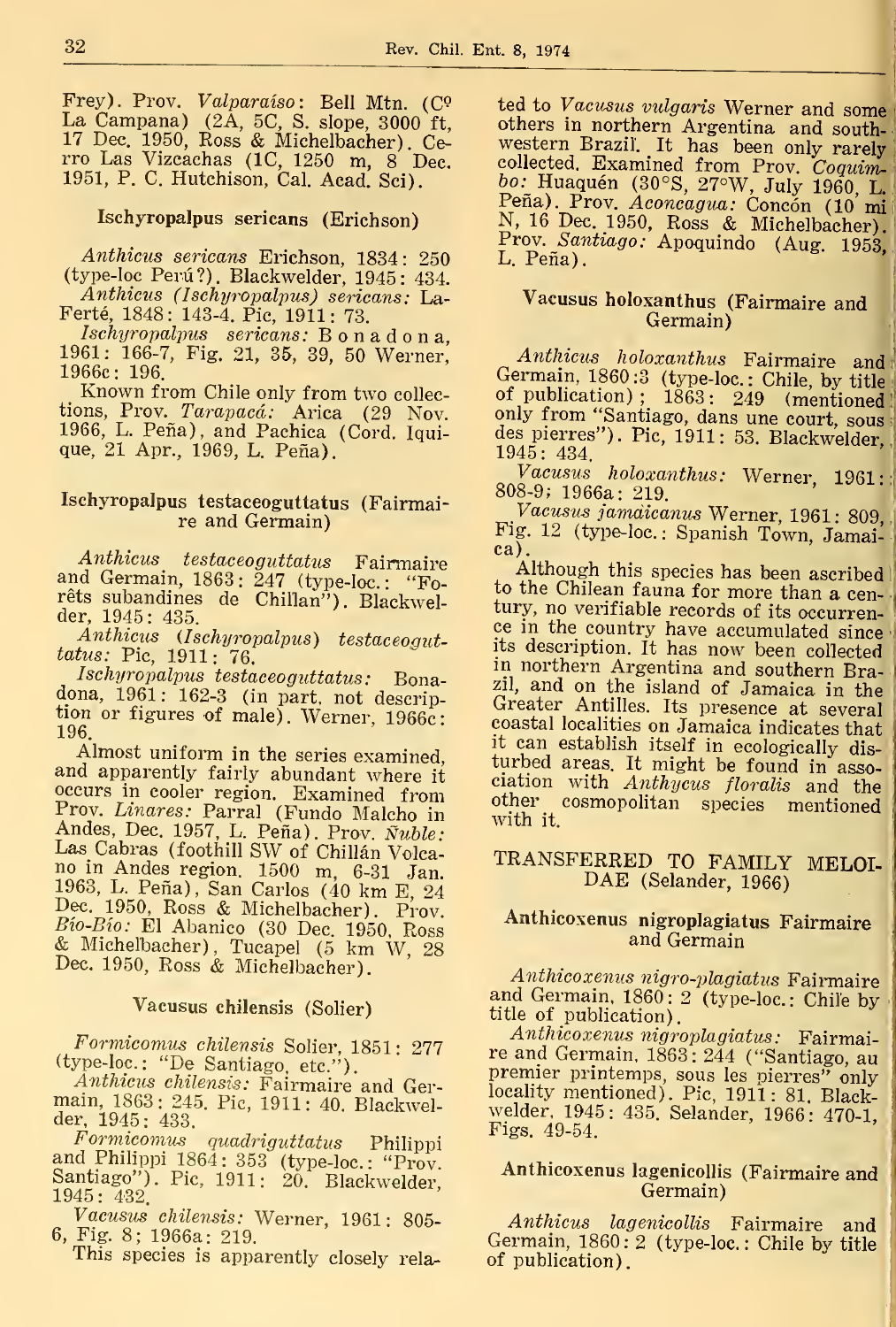Anthicoxenus lagenicollis: Fairmaire .nd Germain, 1863: 244-5 ("Concepción, ur les feuillages" only locality mentioned). >ic, 1911: 81. Blackwelder, 1945: 435. Seander, 1966: 470.

## Anthicoxenus ovallei Philippi

Anthicoxenus Ovallei Philippi, 1873 '!10-11, Pl. 2, Fig. 4a-b (type-loc. : "In )raedio Catapilco orn. dom. Franc. Xav. Dvalle, jam defuncti, in prov. Aconcagua nense Septembri in lapide sedens cepi"). í'airmaire, 1876: 385. Pie, 1911: 81. Anthicoxenus ovallei: Blackwelder, 1945: 135. Selander, 1966: 470.

### Anthicoxenus paulseni Fairmaire

Anthicoxenus Paulsenii F <sup>a</sup> <sup>i</sup><sup>r</sup> m aire, 1875 : 200 (type-loc. : Chile) ; 1876, 385. Anthicoxenus Paulseni: Pie, 1911: 82. Anthicoxenus paulseni: Blackwelder, 1945: 435. Selander, 1966: 470.

## INCERTAE SEDIS, PROBABLY NOT ANTHICIDAE

## Apotominus nigrozonatus Fairmaire and Germain

Apotominus nigrozonatus Fairmaire and Germain, 1863: 284 (type-loc.: "Concepción, sous les pierres"). Pie, 1911 :81. Blackwelder, 1945: 435.

Heterolobus aeneus Philippi and Philippi

Heterolobus aeneus Philippi and Philippi, 1864: 354-5 (type-loc.: "Valdivia durch das Abklopfen blühender Báume, . . Eugenia temu"). Blackwelder, 1945: 435.

#### REFERENCES CITED

- BLACKWELDER, R. E. 1945. Checklist of the coleopterous insects of México, Central America, the West Indies, and South America. Part 3. U. S. Nat. Mus. Bul. 185: i-iv, 343-550.
- BONADONA, P. 1953. Les Anthicus français du groupe du floralis L. et des groupes voisins. Rev. fran?. Entomol. 20(2) :89-103, Figs. 1-27.

-, 1961. Révision des Ischyropalpus LaFerté [Col. Anthicidae]. Rev. franç. Entomol. 28 (3) : 150-77, Figs. 1-57.

- ERICHSON, W. F. 1834. Coleoptera und Lepidoptera. In Meyens, Beitrage zur Zoologie, gesamelt auf einer Reise um die Erde, und W. Erichsons und H. Burmeisters Beschreibungen und Abbildungen der auf dieser Reise gesammelten Insekten. Nov. Act. Acad. Caes. — Leop.-Car. Nat. Cur. 16, Suppl. 1: 219-84, illus. [Whole work not seen; reference from Blackwelder.]
- FAIRMAIRE, L. 1875. Révision des hétéromères du Chili. Ann. Soc. Entomol. France (5)5: 191-200, [From Blackwelder].
- , 1876. Revisión des coléoptéres du Chili. Famille des Tenebrionidae. Tribu des myctélites. Ann. Soc. Entomol. France (5)6: 143- 70, 341-88. [From Blackwelder.]
- --, and P. GERMAIN. 1860. Coleoptera Chilensia, part 2, section 1. Félix Malteste et Cié. Paris. 8 pp.
- -, 1863. Révision des coléoptères de Chili. Suite, Ann. Soc. Entomol. France (4)3:225- 84.
- LAFERTE-SENECTERE, F. T. DE. 1848. Monographie des Anthicus et genres voisins, Coléoptéres Hétéroméres de la Tribu des Trachélides. De Sapia. Paris.  $xxiv + 340$  pp., 16 pls.
- LINNAEUS, C. 1758. Systemae Natura ed. 10, vol. 1. Laurentii Salvii. Holm.  $2 + 824$  pp.
- PHILIPPI, R. A. 1873. Chilenische Insekten. Stett. Entomol. Zeit. 34: 296-316, pl. 2.
- , and F. H. E. PHILIPPI. 1864. Beschrei bung einiger neuen Chilenische Kafer. Stett. Entomol. Zeit 25: 266-84, 313-406.
- PIC, M. 1895. Examen des anthicides de la collection Lethierry. Echange 11: 18-20.
- , 1911. Coleopterorum Catalogus, pars 36, Anthicidae [vol. 17]. W. Junk. Berlin. 102 pp.
- $-$ , 1914. [Description of Anthicus (Ischyropalpus) Curtisi Solier var. latereductus]. Bul. Soc. Entomol. France 1914: 317. [Not seen; from Bonadona.]
- SELANDER, R. B. 1966. A classification of the general and higher taxa of the meloid subfa mily Eletecinae (Coleoptera). Canad. Entomol. 98: 449-81, Figs. 1-75.
- SOLIER, A. J. J. 1851. Orden III, Coleópteros. In C. Gay, Historia Física y política de Chile..., Zoología 5. C. Gay. Paris. 285 pp.
- WERNER, F. G. 1961. A revision of the genus Vacusus Casey (Coleoptera: Anthicidae). Ann. Entomol. Soc. Amer. 54(6): 798-809, Figs. 1-12.
- , 1964. A revisión of the North American species of Anthicus, s. str. (Coleoptera: An-